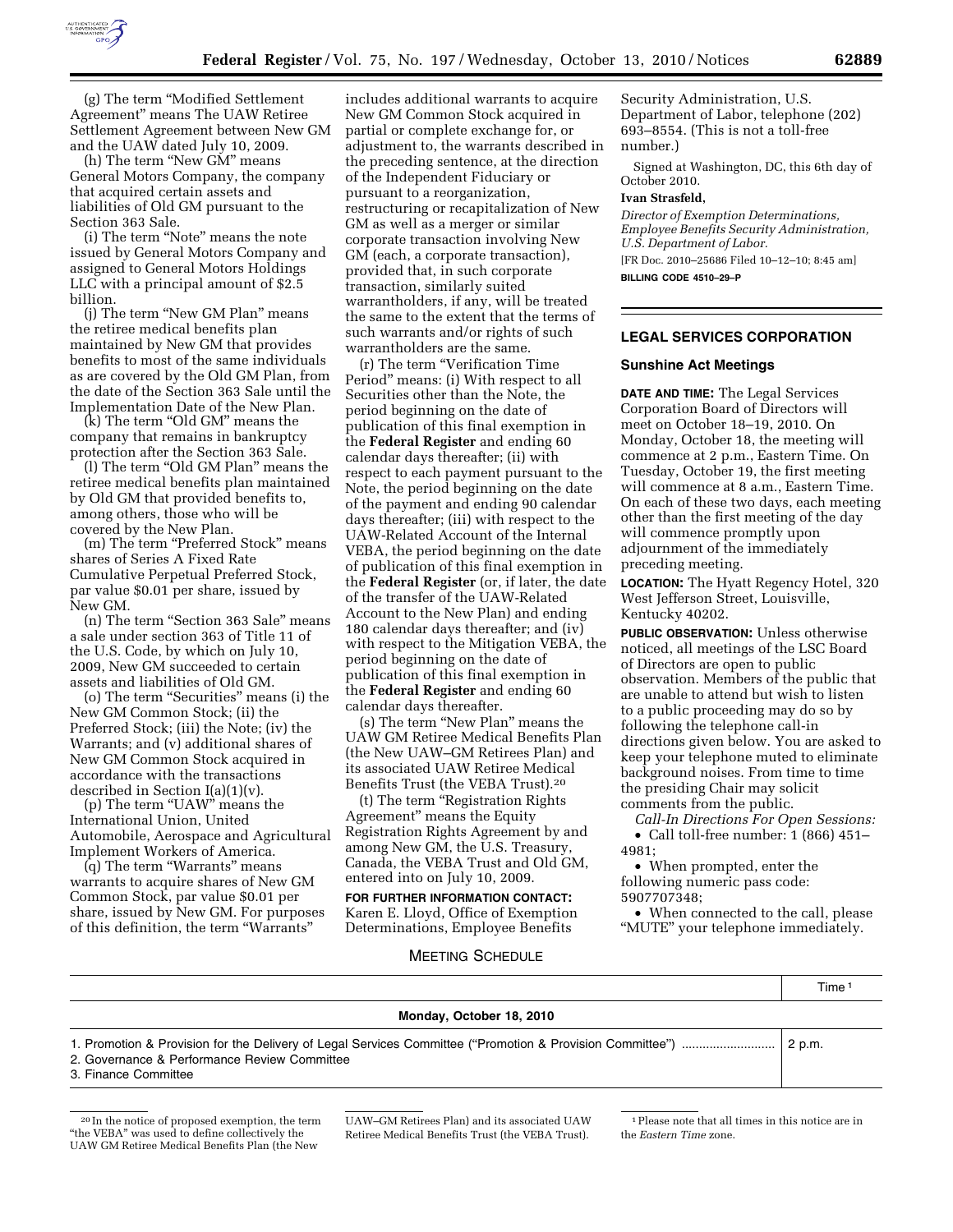# MEETING SCHEDULE—Continued

### **Tuesday, October 19, 2010**

Time 1

# 1. Operations & Regulations Committee .......................................................................................................................................... 8 a.m. 2. Audit Committee

3. Board of Directors

### **STATUS OF MEETING:** Open, except as noted below.

• *Board of Directors*—Open, except that a portion of the meeting of the Board of Directors may be closed to the public pursuant to a vote of the Board of Directors to consider and perhaps act on the General Counsel's report on potential and pending litigation involving LSC, to hear a briefing from management on labor relations matters, and to be briefed by LSC's Inspector General.2

A *verbatim* written transcript will be made of the closed session of the Board meeting. However, the transcript of any portions of the closed session falling within the relevant provisions of the Government in the Sunshine Act, 5 U.S.C.  $552b(c)(2)$  and  $(9)(B)$ , and the corresponding provisions of the Legal Services Corporation's implementing regulation, 45 CFR 1622.5(a) and (g), will not be available for public inspection. A copy of the General Counsel's Certification that in his opinion the closing is authorized by law will be available upon request.

### **Matters To Be Considered**

*Monday, October 18, 2010* 

## **Promotion and Provision For The Delivery of Legal Services Committee**

*Agenda* 

1. Approval of Agenda.

2. Approval of Minutes of the Committee's meeting of July 30, 2010.

3. Consider and act on planning and agenda items for the upcoming year.

4. Staff report on LSC's Initiatives Regarding Services to Persons with Limited English Proficiency.

5. Public comment.

6. Consider and act on other business.

7. Consider and act on adjournment of meeting.

# **Governance and Performance Review Committee**

*Agenda* 

1. Approval of agenda.

2. Approval of minutes of the Committee's telephonic meeting of August 26, 2010.

- 3. Staff report on:
- a. Virtual Board Manual.

b. Board and Committee Self Evaluation process for 2010.

c. New Board member orientation.

- d. Progress on implementation of GAO recommendations.
- 4. Report on developments in LSC research agenda.

5. Consider and act on nature, process, and timing of IG Evaluation.

6. Consider and act on a proposal to amend the Governance and Performance Review Charter to include all officers of the corporation as under the evaluation jurisdiction of the Committee (a proposal from Charles Keckler).

7. Consider and act on other business. 8. Public Comment.

9. Consider and act on motion to adjourn meeting.

### **Finance Committee**

### *Agenda*

1. Approval of agenda.

2. Approval of the minutes of the meeting of September 21, 2010.

3. Presentation on LSC's Financial Reports for period ending August 31, 2010.

• Presentation by David Richardson

4. Staff report on status of FY 2011 appropriations process.

a. Presentation by John Constance. 5. Consider and act on *Resolution* #

2010–0XX, Temporary Operating Budget for FY 2011.

• Presentation by David Richardson.

6. Consider and act on *Resolution* # 2010–0XX, authorizing Management to amend the 403(b) retirement plan consistent with the ''HEART Act.''

• Presentation by Alice Dickerson (*by telephone*)

7. Public comment.

8. Consider and act on other business. 9. Consider and act on adjournment of meeting.

### *Tuesday, October 19, 2010*

### **Operations & Regulations Committee**

*Agenda* 

#### *Open Session*

- 1. Approval of agenda.
- 2. Approval of minutes of the Committee's meetings of:
	- a. August 17, 2010 (Open Session).
	- b. August 17, 2010 (Closed Session).
	- c. July 30, 2010 (Open Session).
	- d. July 31, 2010 (Closed Session).
- 3. Staff Report on end of current Strategic Directions and consider and act on transitional next steps. a. Presentation by Mattie Cohan, Senior Assistant General Counsel.
- 4. Consider and act on Draft Advanced Notice of Potential Rulemaking regarding amendment of the Sunshine Act regulations 45 CFR Part 1622 to exempt certain committees.
	- a. Presentation by Mattie Cohan, Senior Assistant General Counsel.
	- b. Comments by Laurie Tarantowicz, Assistant Inspector General and Legal Counsel.
	- c. Public Comment.
- 5. Consider and act on possible initiation of rulemaking on 45 CFR Parts 1609 and/or 1610 to clarify scope of fee-generating case restrictions to non-LSC fund supported cases.
	- a. Presentation by Mattie Cohan, Senior Assistant General Counsel.
	- b. Comments by Laurie Tarantowicz, Assistant Inspector General and Legal Counsel.
- c. Public Comment.
- 6. Public comment.
- 7. Consider and act on other business.
- 8. Consider and act on adjournment of meeting.

#### **Audit Committee**

### *Agenda*

- 1. Approval of agenda.
- 2. Approval of minutes of the Committee's July 31, 2010 meeting.
- 3. Report on Internal Financial Controls. • David Richardson, Treasurer and Comptroller
- 4. Report on timely issuance of OCE and OPP program visit reports
	- Janet LaBella

<sup>2</sup>Any portion of the closed session consisting solely of staff briefings does not fall within the Sunshine Act's definition of the term ''meeting'' and, therefore, the requirements of the Sunshine Act do not apply to such portion of the closed session. 5 U.S.C. 552b(a)(2) and (b). *See also* 45 CFR 1622.2 & 1622.3.